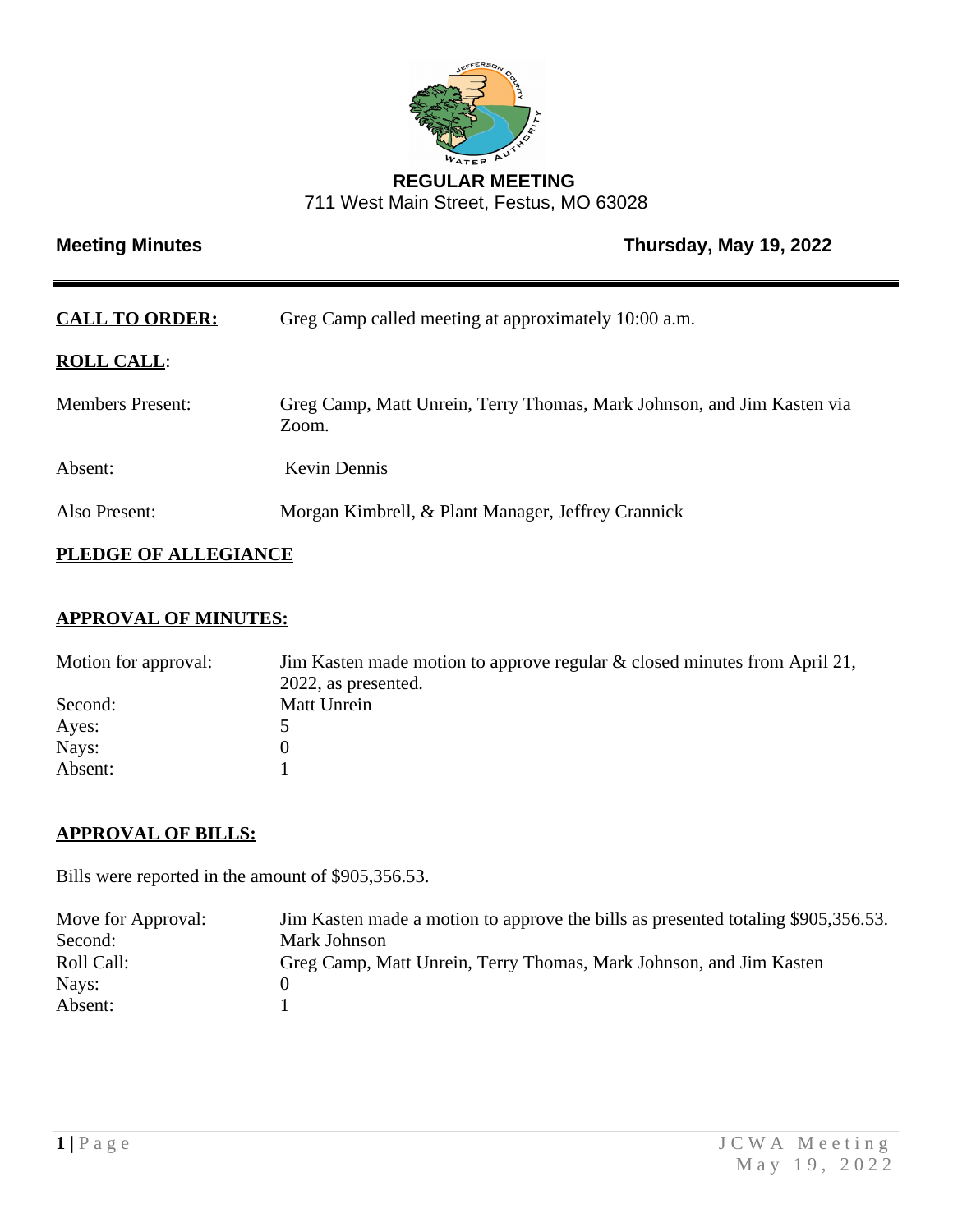

### **OLD BUSINESS:**

**Collector Well Progress Report:** Greg Camp stated that Burns & McDonnell have been busy with the collector well. He presented pictures to the board and explained that the sections are placed 12 ft at a time, and they are all concrete. The board did not have any further questions.

#### **NEW BUSINESS:**

**Welcome New Plant Manager, Jeffrey Crannick:** Jeff approached the board and introduced himself he thanked everyone for the opportunity, and he is looking forward to working with everyone, he knows Jamie left with 15 years of experience and a lot of knowledge and he wished him the best with his new journey. He states that the operators at the plant have made him feel welcome and have brought him up to speed with everything going on at the plant as well.

#### **RESOLUTION:**

#### **Resolution No. 2022-40 "Repeal & Adopt Revised Purchasing Policy"**

| Move to Introduce: | Mark Johnson made motion to introduced Resolution No. 2022-40 to be read by |
|--------------------|-----------------------------------------------------------------------------|
|                    | Title only.                                                                 |
| Second:            | <b>Jim Kasten</b>                                                           |
| Ayes:              |                                                                             |
| Nays:              |                                                                             |
| Absent             |                                                                             |

Secretary, Morgan Kimbrell read resolution No. 2022-40 by title only.

Greg Camp mentioned that Michelle added the new information in with the agenda. Matt Unrein asked Jeff if he had the opportunity to look the policy over, cause Jamie and himself went over it all together before he left and he was happy with it then. Jeff state that Michelle gave him a copy and he looked it over and everything looked good to him.

| Move to Adopt: | Matt Unrein made motion to adopt Resolution No. 2022-40            |
|----------------|--------------------------------------------------------------------|
| Second:        | Jim Kasten                                                         |
| Roll Call:     | Greg Camp, Matt Unrein, Terry Thomas, Mark Johnson, and Jim Kasten |
| Nays:          |                                                                    |
| Absent:        |                                                                    |

#### **REPORTS:**

#### **Treasurer Report for period ending 4/30/22 (Informational Only):**

The board did not have any discussion on the reports.